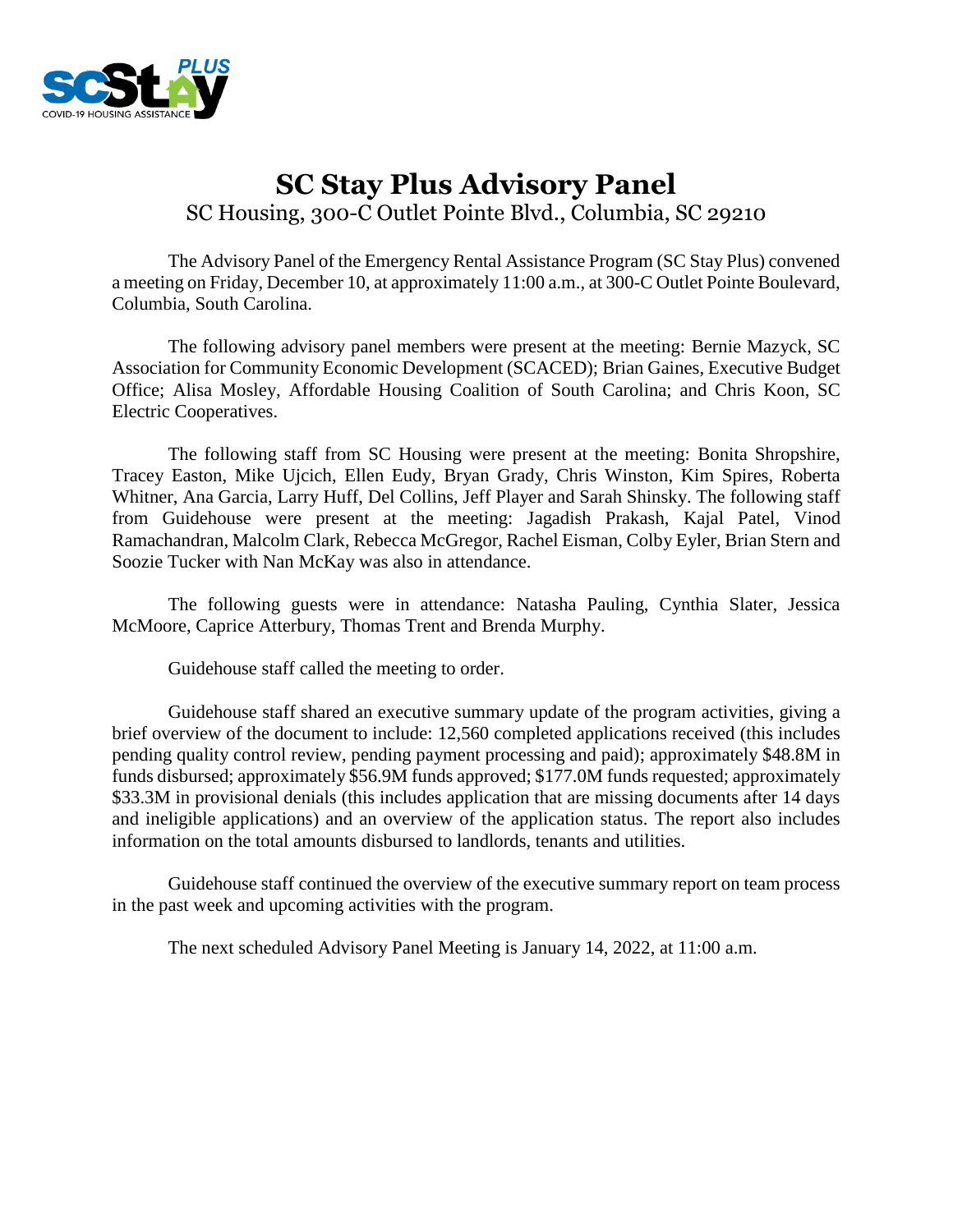



# **Monthly Advisory Panel Report**

**Friday, 12/10/2021**

#### **Executive Summary**

As of December  $10<sup>th</sup>$  at 8 am ET



- Reviewed/Awaiting Documentation Applications that have completed the review process but have been missing applicant documentation <14 days
- Only Missing Owner Clearance Applications that have completed the review process and have all necessary applicant documentation, but are missing landlord/owner documentation
- **Pending Quality Control Review Applications that have all documentation and are awaiting a final round of Quality** Control review
- Approved by SC Housing, Pending Payment Applications that have been approved and are ready to be paid
- $\blacksquare$  Paid Applications that have been paid
- **Provisional Denial Applications that have been missing documentation for over 14 days; applicants have an additional** 30 days to provide documentation before denial is completed
- Denied Applications that are over-income, homeowners, have not submitted applications in over 44 days, or were otherwise determined ineligible

 • Not presented here: 8,820 applications from excluded counties or duplicates

<sup>•</sup> 53,338 total applications received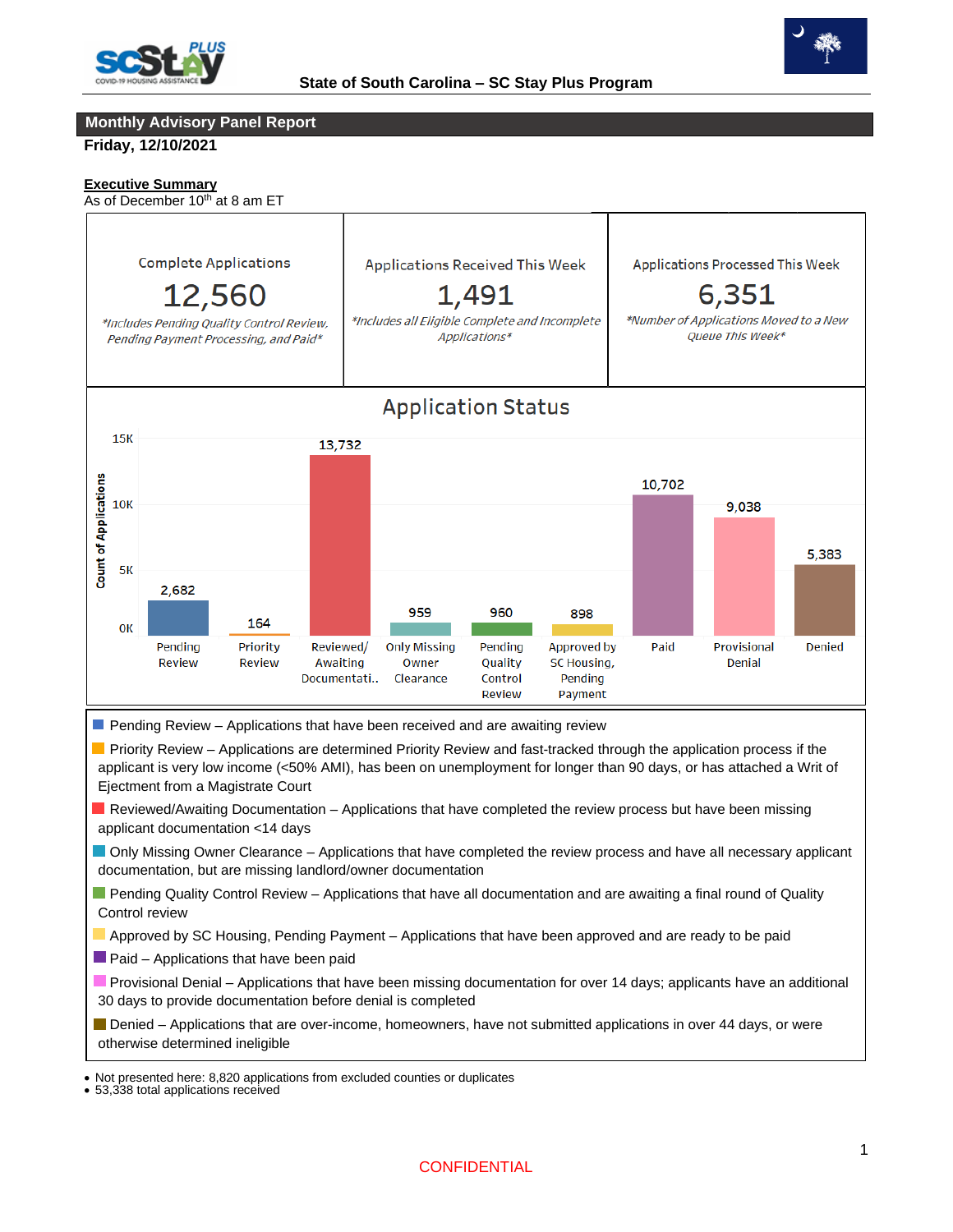

### **State of South Carolina – SC Stay Plus Program**





#### **Funds Disbursed by Recipient**

**Amount Disbursed to Landlords** \$35,683,618.70

**Amount Disbursed to Tenants** \$9,219,595.20

**Amount Disbursed to Utilities** \$3,933,906.80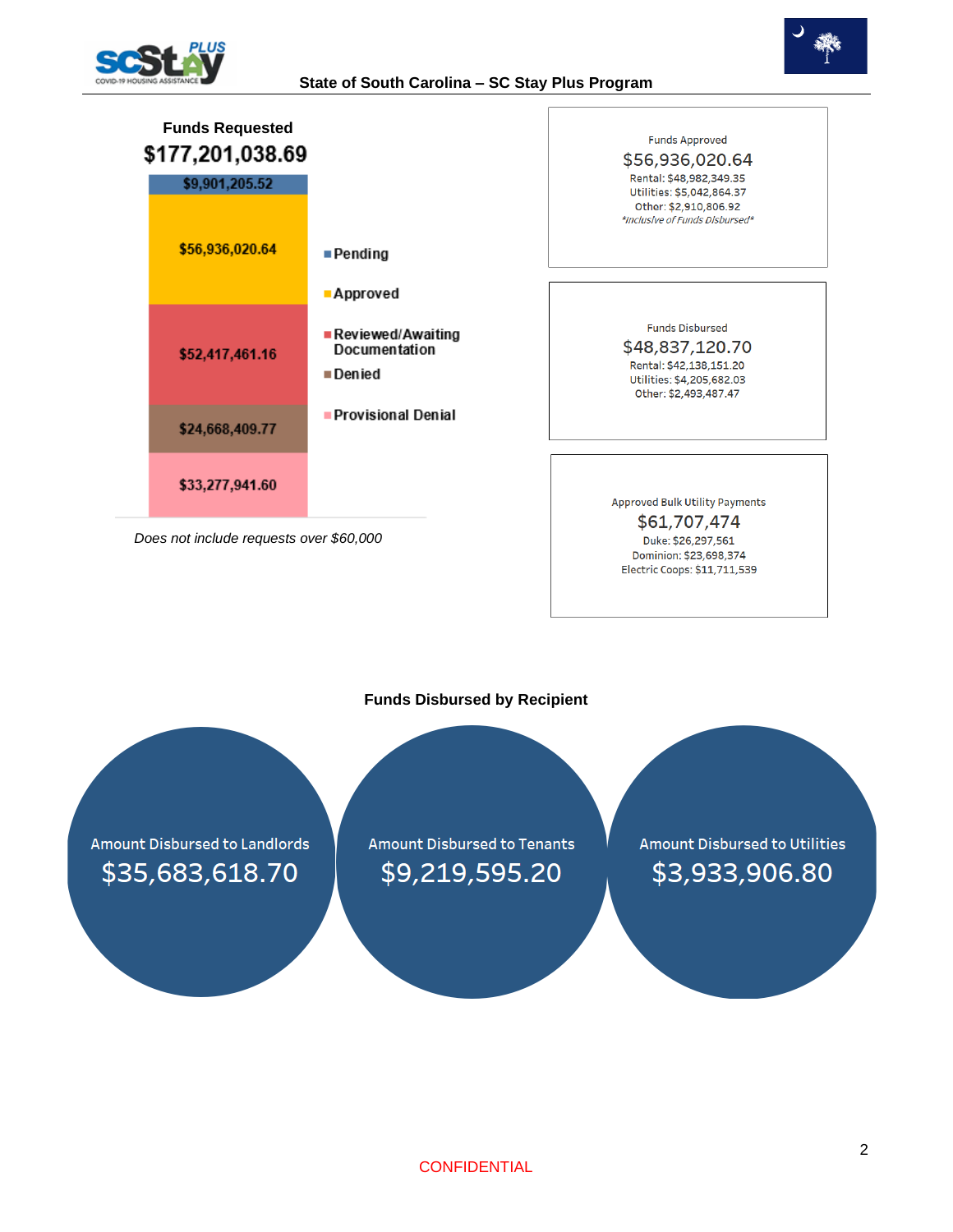



# **Applications Received by County**

\*\*Please note many of the centers serve counties surrounding the counties in which they are located\*\*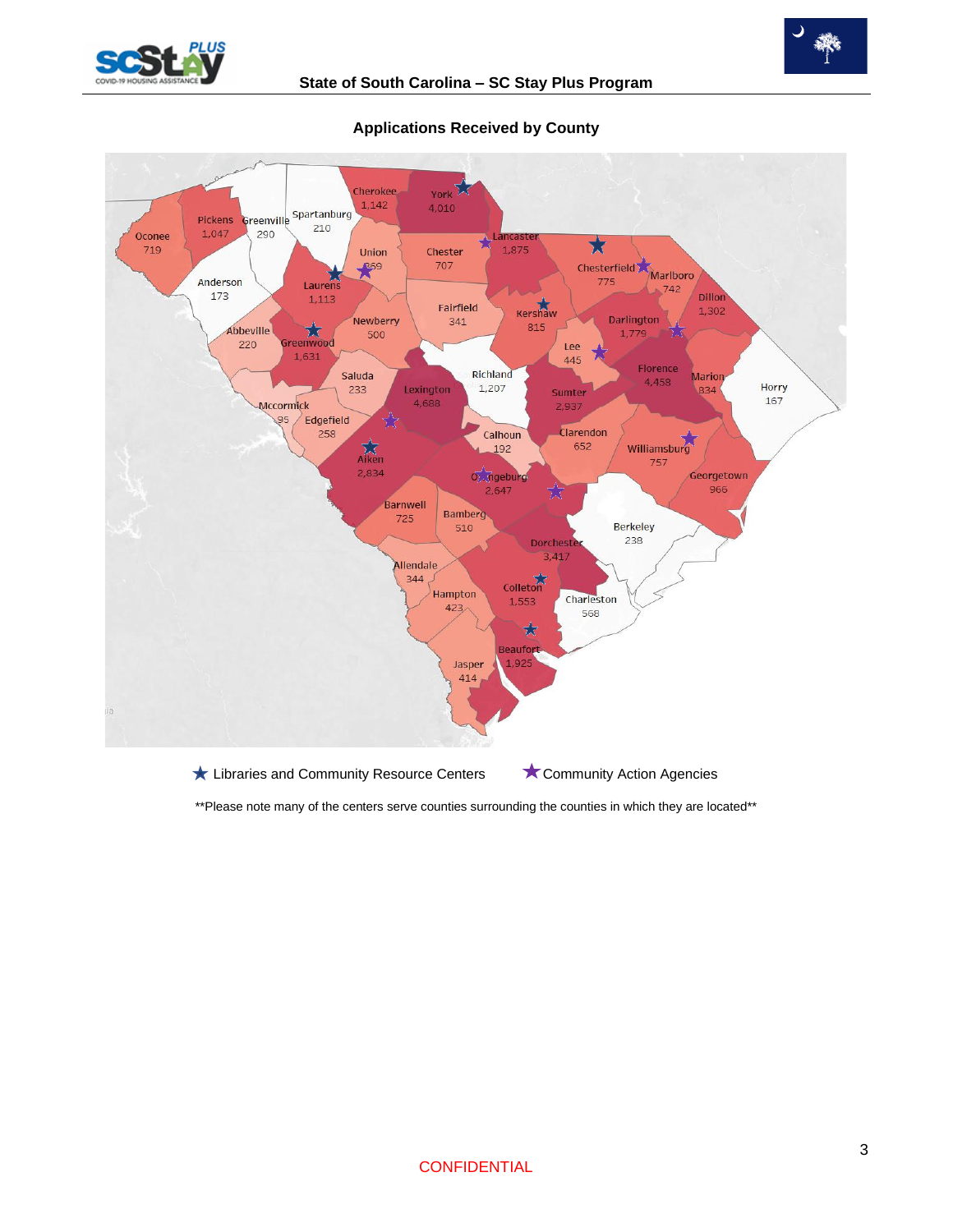



# **Team Progress (since 12/3)**

- Program Design
	- $\circ$  Developed and tested recertification process, so that applicants re-applying for assistance do not have to complete an entirely new application with all the fields
		- User acceptance testing underway, after which functionality will be deployed
	- $\circ$  Drafted survey for utility providers to share with potentially eligible customers
		- Duke, Dominion, and the 17 electric cooperatives will email the survey to renters in lowincome districts to request required missing program eligibility information
	- o Drafted Rehousing Letter for eligible renters to use as a voucher to cover prospective housing and moving costs
	- $\circ$  Sent a request to Treasury to voluntarily reallocate \$32M to Richland and Charleston counties. Both counties have run out of ERA1 & ERA2 funds, and still have applicants requiring rental assistance.
	- $\circ$  Submission of required Treasury forms (Program Improvement Plan, Quarterly Report, and certification forms)
- Application Review and Determination:
	- $\circ$  Continued to make progress in reviewing applications pending documentation and reducing the number of applications in this queue
	- $\circ$  Additional teams continued to review new applications and prioritize applications with pending eviction notices
	- o Since we last met, sent payments to 2,366 applicants for a total of \$10.1M
- **Communications** 
	- $\circ$  Working with SCACAP to support applicants in the awaiting documentation queue by sharing a subset of applicants with them from that queue to complete focused outreach to update missing documentation. We will continue to engage the SCACAP team on these efforts and continued application support.
	- $\circ$  Developed a collection of new artifacts to help applicants better understand the application process.
		- **•** This included a required documentation checklist and an updated online application video tutorial to be published upon review.
	- $\circ$  Reviewing our existing communications resources (including emails, the website, the application FAQ page, etc.) to make sure they are as clear and consistent as possible.
- Monitoring and Compliance
	- $\circ$  Periodic updates of review checklist to align with program design updates
	- $\circ$  Continued review of payments to verify no duplicate checks are being issued for rental, utilities, and other payments.

# **Upcoming Activities**

- Program Design
	- $\circ$  Program updates underway to receive recertification applications (towards ERA 2), and to provide a rehousing (housing stability) assistance letter
	- o Awaiting Treasury approval for voluntary reallocation
- Application Review and Determination
	- $\circ$  Emphasize processing the applications in the Reviewed/Awaiting Documentation queue
		- Re-assigned teams this week. This will not only reduce the backlog of applications but also increase the number of applications we can process to Pending Payment Processing daily.
	- o Following up on bulk payments with utilities, receive detailed list of customers in arrears to determine eligibility, actual payments, and reconciliation.